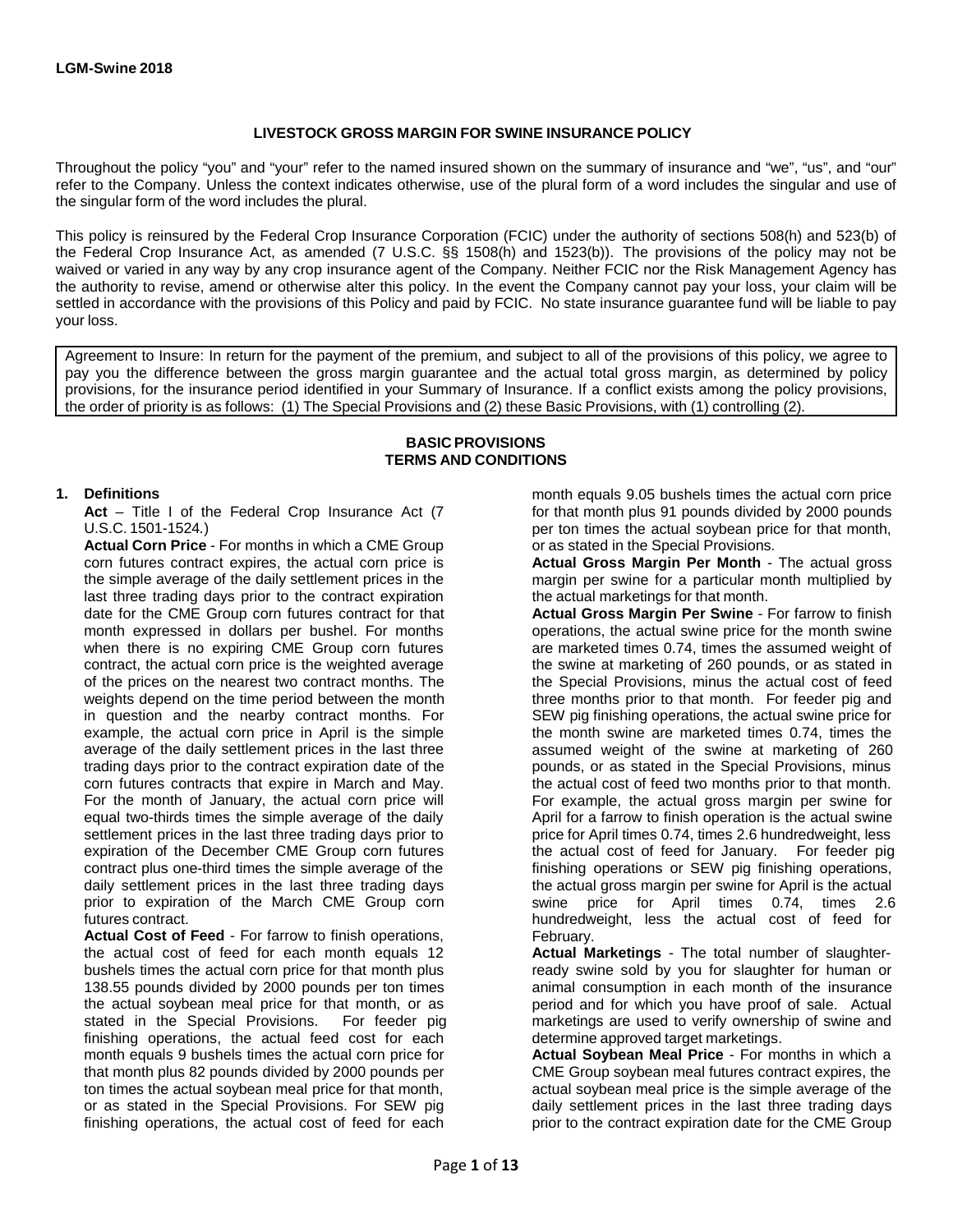soybean meal futures contract for that month expressed in dollars per ton. For months when there is no expiring CME Group soybean meal futures contract, the actual soybean meal price is the weighted average of the prices on the nearest two contract months. The weights depend on the time period between the month in question and the nearby contract months. For example, the actual soybean meal price in April is the simple average of the daily settlement prices in the last three trading days prior to the contract expiration date of the soybean meal futures contracts that expire in March and May.

**Actual Swine Price** - For months in which a CME Group lean hog futures contract expires, the actual swine price is the simple average of the daily settlement prices in the last three trading days prior to the contract expiration date for the CME Group lean hog futures contract for that month expressed in dollars per hundredweight. For months when there is no expiring CME Group lean hog futures contract, the actual swine price is the weighted average of the prices on the nearest two contract months. The weights depend on the time period between the month in question and the nearby contract months. For example, the actual swine price in March is the simple average of the daily settlement prices in the last three trading days prior to the contract expiration date of the lean hog futures contracts that expire in February and April.

**Actual Total Gross Margin** - The target marketings for each month of an insurance period multiplied by the actual gross margin per swine for each month of that insurance period and totaled.

**Application** - The form required to be completed by you and accepted by us before insurance coverage will commence.

**Approved Target Marketings** - The maximum target marketings allowed for the designated months of the applicable insurance period. The producer's Target Marketings for any month may not be more than the producer's Approved Target Marketings. Approved Target Marketings will be based on the lesser of farm capacity or underwriting capacity for the six-month insurance period as determined by the insurance underwriter.

**Assignment of Indemnity** - A transfer of your policy rights, made on our form, and effective when approved by us whereby you assign your right to an indemnity payment to any party of your choice for the insurance period. It is the arrangement whereby you assign your right to an indemnity payment for the crop year but such assignment can only be made to creditors or other persons to whom you have a financial debt or other pecuniary obligation.

**CME Group** - The Chicago Mercantile Exchange Group.

**Company -** The insurance company reinsured by FCIC that is identified on, and issuing, your summary of insurance.

**Consent** - Approval in writing by us allowing you to take a specific action.

**Contract Change Date -** The calendar date by which we make any policy changes available for inspection in the agent's office.

**Coverage** - The insurance provided by this policy,

against insured loss of gross margin as shown on your summary of insurance.

**Crop Year** - The twelve-month period, beginning July 1, and ending the following June 30, which is designated by the calendar year in which it ends.

**Date Coverage Begins** - The calendar date the insurance provided by this policy begins.

**Days** - Calendar days.

**Deductible** - The portion of the expected gross margin that you elect not to insure. Allowable deductible amounts range from zero to \$20 per swine in \$2 per swine increments.

**Delinquent debt** – Has the same meaning as the term defined in 7 CFR part 400, subpart U.

**End of insurance period** - The date your insurance provided by this policy ceases.

**Expected Corn Price -** Expected corn prices for months in an insurance period are determined using three-day average settlement prices on CME Group corn futures contracts.

- (a) For months with unexpired corn futures contracts, the expected corn price is the simple average of the CME Group corn futures contract for that month during the expected price measurement period expressed in dollars per bushel. For example, for a sales closing month of February, the expected corn price for July equals the simple average of the daily settlement prices on the CME Group July corn futures contract during the expected price measurement period in February.
- (b) For months with expired corn futures contracts, the expected corn price is the simple average of daily settlement prices for the CME Group corn futures contract for that month expressed in dollars per bushel in the last three trading days prior to contract expiration. For example, for a sales closing month of March, the expected corn price for March is the simple average of the daily settlement prices on the CME Group March corn futures contract for the three trading days prior to sales closing.
- (c) For months without a corn futures contract, the futures prices used to calculate the expected corn price are the weighted average of the futures prices used to calculate the expected corn prices for the two surrounding months which have futures contract. The weights are based on the time difference between the month and the contract months. For example, for the March sales closing date, the expected corn price for June equals one-half times the simple average of the daily settlement prices on the CME Group May corn futures contract during the expected price measurement period in March plus one-half times the simple average of the daily settlement prices on the CME Group July corn futures contract during the expected price measurement period in March. See the LGM for Swine Commodity Exchange Endorsement for additional detail on exchange prices.

**Expected Cost Of Feed** - For farrow to finish operations, the expected cost of feed for each month equals the sum of 12 bushels times the expected corn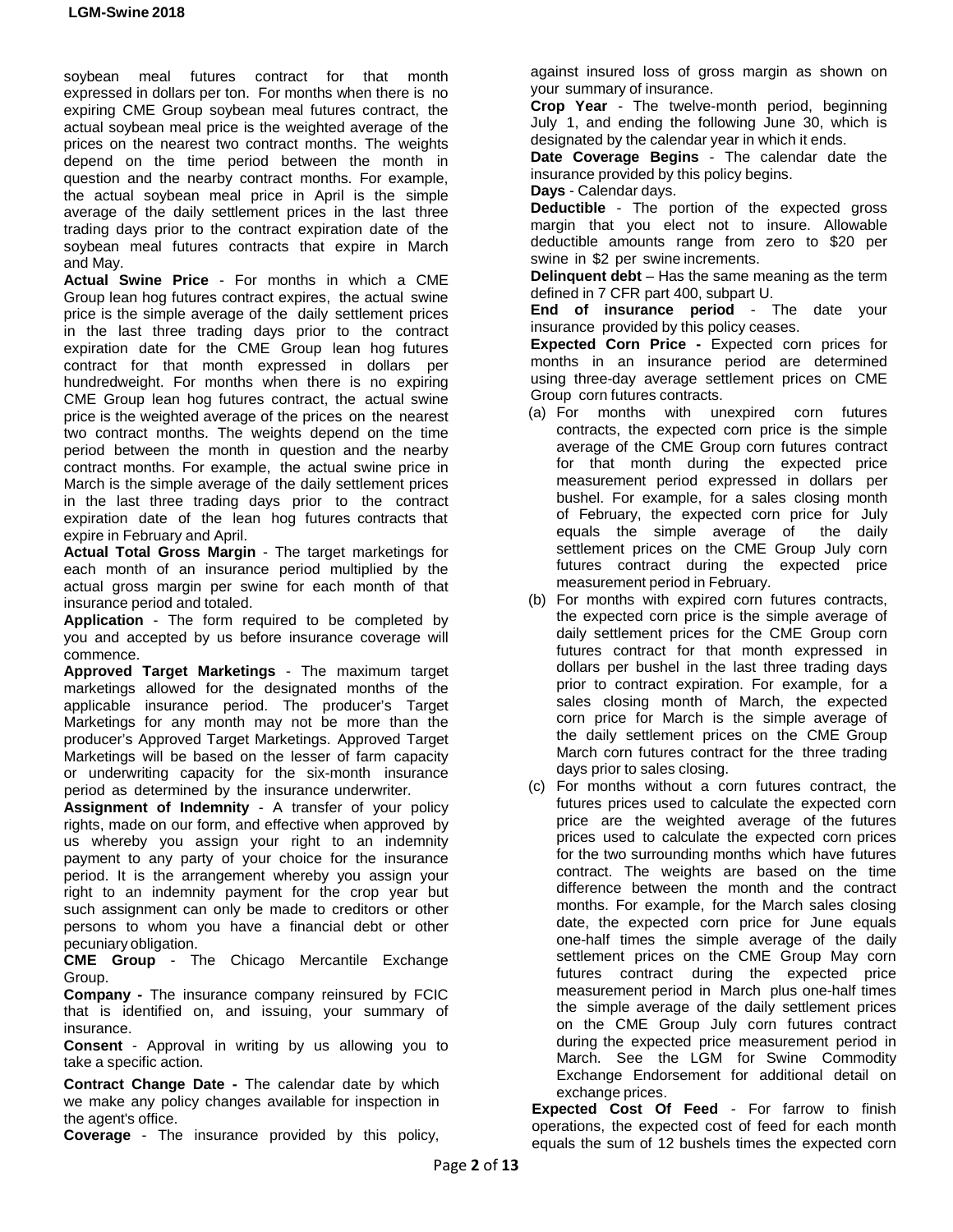price for that month, plus 138.55 pounds divided by 2000 pounds per ton times the expected soybean meal price for that month. For feeder pig finishing operations the expected cost of feed for each month equals the sum of 9 bushels times the expected corn price for that month, plus 82 pounds divided by 2000 pounds per ton times the expected soybean meal price for that month. For SEW pig finishing operations the expected cost of feed for each month equals the sum of 9.05 bushels times the expected corn price for that month, plus 91 pounds divided by 2000 pounds per ton times the expected soybean meal price for that month.

**Expected Gross Margin Per Month** - The expected gross margin per swine multiplied by the target marketings for each month of an insurance period.

**Expected Gross Margin Per Swine** - For farrow to finish operations, expected gross margin per swine is equal to the expected swine price for the month swine are marketed times 0.74, times the assumed weight of the swine at marketing of 260 pounds, or as stated in the Special Provisions, minus the expected cost of feed three months prior to that month. For feeder pig finishing operations or SEW pig finishing operations, the expected gross margin per swine is equal to the expected swine price for the month swine are marketed times 0.74, times the assumed weight of the swine at marketing of 260 pounds, or as stated in the Special Provisions, minus the expected cost of feed two months prior to that month. For example, the expected gross margin per swine for April for a farrow to finish operation is the expected swine price for April times 0.74, times 2.6 hundredweight, less the expected cost of feed for January. For a finishing operation, expected gross margin per swine for April is the expected swine price for April times 0.74, times 2.6 hundredweight, less the expected cost of feed for February.

**Expected Price Measurement Period** – The three trading days prior to and including the last Friday of the month that is a business day on which sales takes place.

**Expected Soybean Meal Price -** Expected soybean meal prices for months in an insurance period are determined using three-day average settlement prices on CME Group soybean meal futures contracts.

- (a) For months with unexpired soybean meal futures contracts, the expected soybean meal price is the simple average of the CME Group soybean meal futures contract for that month during the expected price measurement period in the month of the sales closing date expressed in dollars per ton. For example, for a sales closing date in February, the expected soybean meal price for July equals the simple average of the daily settlement daily settlement prices on the CME Group July soybean meal futures contract during the expected price measurement period in February.
- (b) For months with expired soybean meal futures contracts, the expected soybean meal price is the simple average of daily settlement prices for the CME Group soybean meal futures contract for that month expressed in dollars per ton in the last three trading days prior to sales closing. For example, for a sales closing date in March, the expected soybean meal price for March is the

simple average of the daily settlement daily settlement prices on the CME Group March soybean meal futures contract over the last three trading days prior to sales closing.

(c) For months without a soybean meal futures contract, the futures prices used to calculate the expected soybean meal price are the weighted average of the futures prices used to calculate the expected soybean meal prices for the two surrounding months which have futures contracts. The weights are based on the time difference between the month and the contract months. For example, for the March sales closing date, the expected soybean meal price for June equals one-half times the simple average of the daily settlement prices on the CME Group May soybean meal futures contract during the expected price measurement period plus one-half times the simple average of the daily settlement prices on the CME Group July soybean meal futures contract during the expected price measurement period in March. See the LGM for Swine Commodity Exchange Endorsement for additional detail on exchange prices.

**Expected Swine Price -** Expected swine prices for months in an insurance period are determined using three-day average settlement prices on CME Group lean hog futures contracts.

- (a) For months with unexpired lean hog futures contracts, the expected swine price is the simple average of the CME Group lean hog futures contract for that month during the expected price measurement period expressed in dollars per hundredweight. For example, for a sales closing date in February, the expected swine price for July equals the simple average of the daily settlement prices on the CME Group July lean hog futures contract during the expected price measurement period in February.
- (b) For months without a lean hog futures contract, the futures prices used to calculate the expected swine price are the weighted average of the futures prices used to calculate the expected swine prices for the two surrounding months which have futures contracts. The weights are based on the time difference between the month and the contract months. For example, for the March sales closing date, the expected swine price for September equals one-half times the simple average of the daily settlement prices on the CME Group August lean hog futures contract during the expected price measurement period in March plus one-half times the simple average of the daily settlement prices on the CME Group October lean hog futures contract during the expected price measurement period in March. See the LGM for Swine Commodity Exchange Endorsement for additional detail on exchange prices.

**Expected Total Gross Margin** - The target marketings times the expected gross margin per swine for each month of an insurance period and totaled.

**Farrow to Finish Operation** - A type of farm operation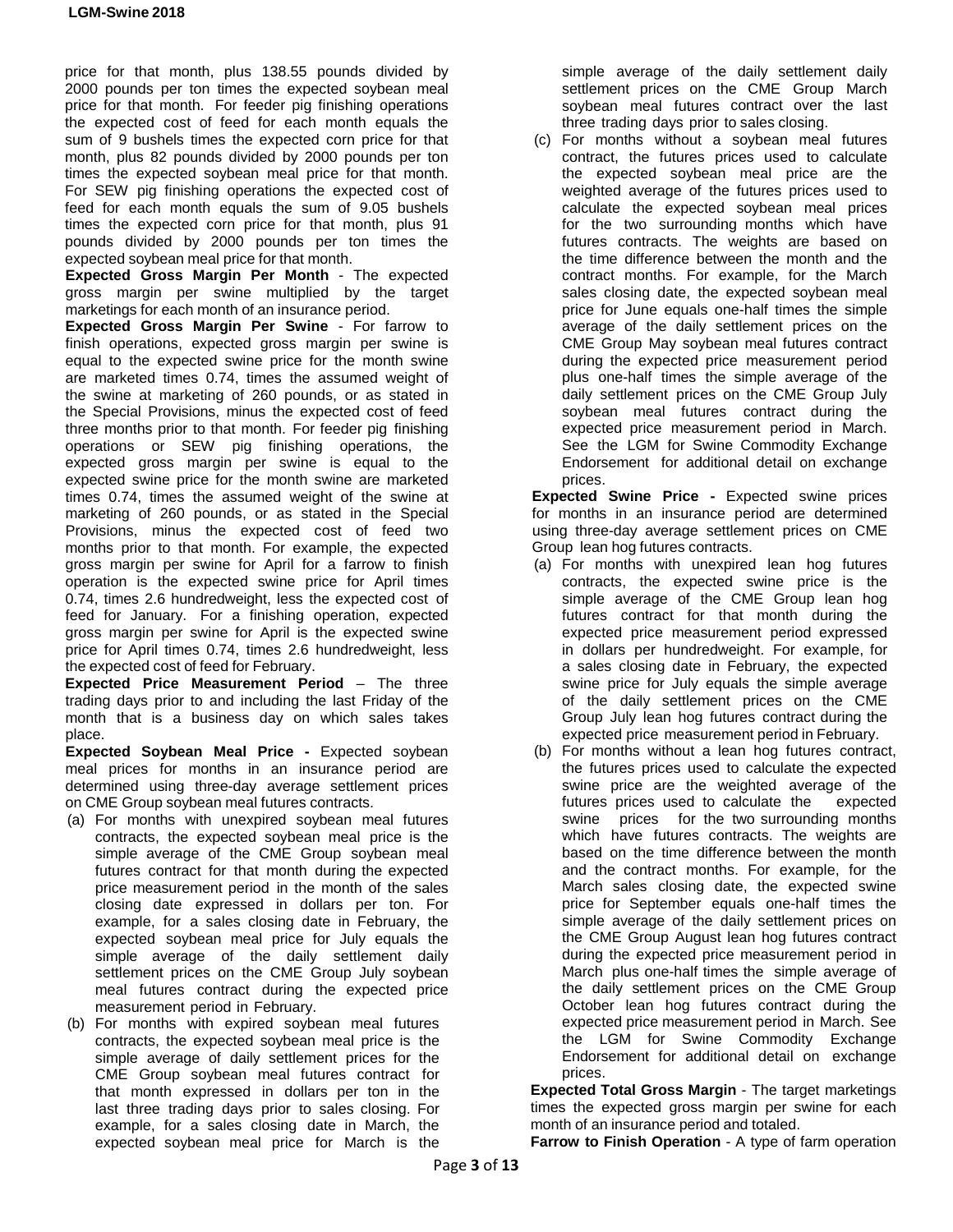that covers all aspects of breeding, farrowing and raising swine to slaughter.

**FCIC** - The Federal Crop Insurance Corporation, a wholly owned government corporation within USDA.

**Feeder Pig Finishing Operation** - A type of farm operation that specializes in the feeding of swine (feeder pigs) from a weight of approximately 50 pounds to slaughter.

**Gross Margin Guarantee** - The gross margin guarantee for an insurance period is the expected total gross margin for an insurance period minus the deductible times the total of target marketings.

**Insurance Period** - The six-month period designated in the summary of insurance to which this policy is applicable. Swine are not insurable in the first month of any insurance period. See the LGM for Swine Commodity Exchange Endorsement for additional detail on insurance periods.

**Insured** - The person as shown on the summary of insurance as the insured. This term does not extend to any other person having a share or interest in the animals (for example, a partnership, landlord, or any other person) unless also specifically indicated on the summary of insurance as the insured.

**Marketing Report** - A report submitted by you on our form showing for each month your actual marketings for that month of swine insured under this policy. The marketing report must be accompanied by copies of packer sales receipts that provide records of the actual marketings shown on the marketing report.

**Notice of Probable Loss** - Our notice to you of a probable loss on your insured swine.

**Person** - An individual, partnership, association, corporation, estate, trust or other legal entity.

**Policy** - The agreement between you and us consisting of these provisions, the Special Provisions, the summary of insurance, the Commodity Exchange Endorsement, and the applicable regulations published in 7 CFR Chapter IV.

**Premium** - The amount you owe us for this insurance coverage based on your target marketings in accordance with section 5.

**Premium billing date** – The earliest date upon which you will be billed for insurance coverage based on your target marketing report. The premium billing date is the first business day of the month following the last month of the insurance period in which you have target marketings.

**RMA** - Risk Management Agency, an agency within USDA.

**Sales Closing Date** – The last day of the sales period by which your completed application must be received by us. Also, the last date by which you may change your insurance coverage for an insurance period.

**Sales Period** – The period that begins on the last business Friday of the month after review of prices and rates and ends at 8:00 PM Central Time of the following day.

**SEW Pig Finishing Operation** - A type of farm operation that specializes in the feeding of swine (Segregated Early Weaned pigs) from the age of approximately 12 to 21 days to slaughter.

**Share** - The lesser of your percentage interest in the insured livestock as an owner at the time insurance attaches and at the time of sale. Persons who lease or hold some other interest in the livestock other than as an owner are not considered to have a share in the livestock.

**Substantial Beneficial Interest** - An interest held by a person of at least 10 percent in the applicant or insured. All spouses that reside in the household will be considered to have a substantial beneficial interest in the applicant or insured unless the spouse can prove that the swine owned is in a totally separate farming operation in accordance with FCIC procedures and the spouse derives no benefit from the swine farming operation of the insured or applicant.

**Summary of Insurance** - Our statement to you, based upon your application, specifying the insured, the swine, the target marketings, gross margin guarantee and the premium for an insurance period.

**Swine** - Any species of domesticated mammal of the family *Suidae* commonly grown for pork production. Also referred to as hog or pig.

**Target Marketings** - Your determination as to the number of swine you elect to insure in each month during the insurance period. You can only report the number of swine in which you have a share. **Target Marketings Report** - A report submitted by you on our form showing for each month your target marketings for that month.

**Termination Date** - The calendar date upon which your insurance ceases to be in effect because of nonpayment of any amount due us under the policy, including premium.

**UCM** - FCIC's Underwriting Capacity Manager (UCM) web site. This is a facility through which FCIC manages underwriting capacity for livestock.

**USDA** - The United States Department of Agriculture.

**Void** - When the Policy is considered not to have existed for an insurance period as a result of concealment, fraud or misrepresentation.

**Yield Factor** - The factor used to convert lean hog price, carcass price, to live hog price. The factor equals 0.74.

## **2. Life of Policy, Cancellation, and Termination**

- (a) Unless we are notified by FCIC that underwriting capacity for this plan of insurance is available, we will not accept your application or extend insurance for additional insurance periods. Sales for the year will be suspended or terminated if there is insufficient underwriting capacity.
- (b) Your agent does not have authority to bind coverage under this policy. Coverage for the swine described in the application will only become effective when we notify you in writing that your application has been accepted and approved by us, and we issue a written summary of insurance to you.
	- (1) For subsequent insurance periods, coverage will only be effective if there is sufficient underwriting capacity and we issue a written summary of insurance to you.
	- (2) This policy will be available for sale only on business days when FCIC's UCM web site is operational.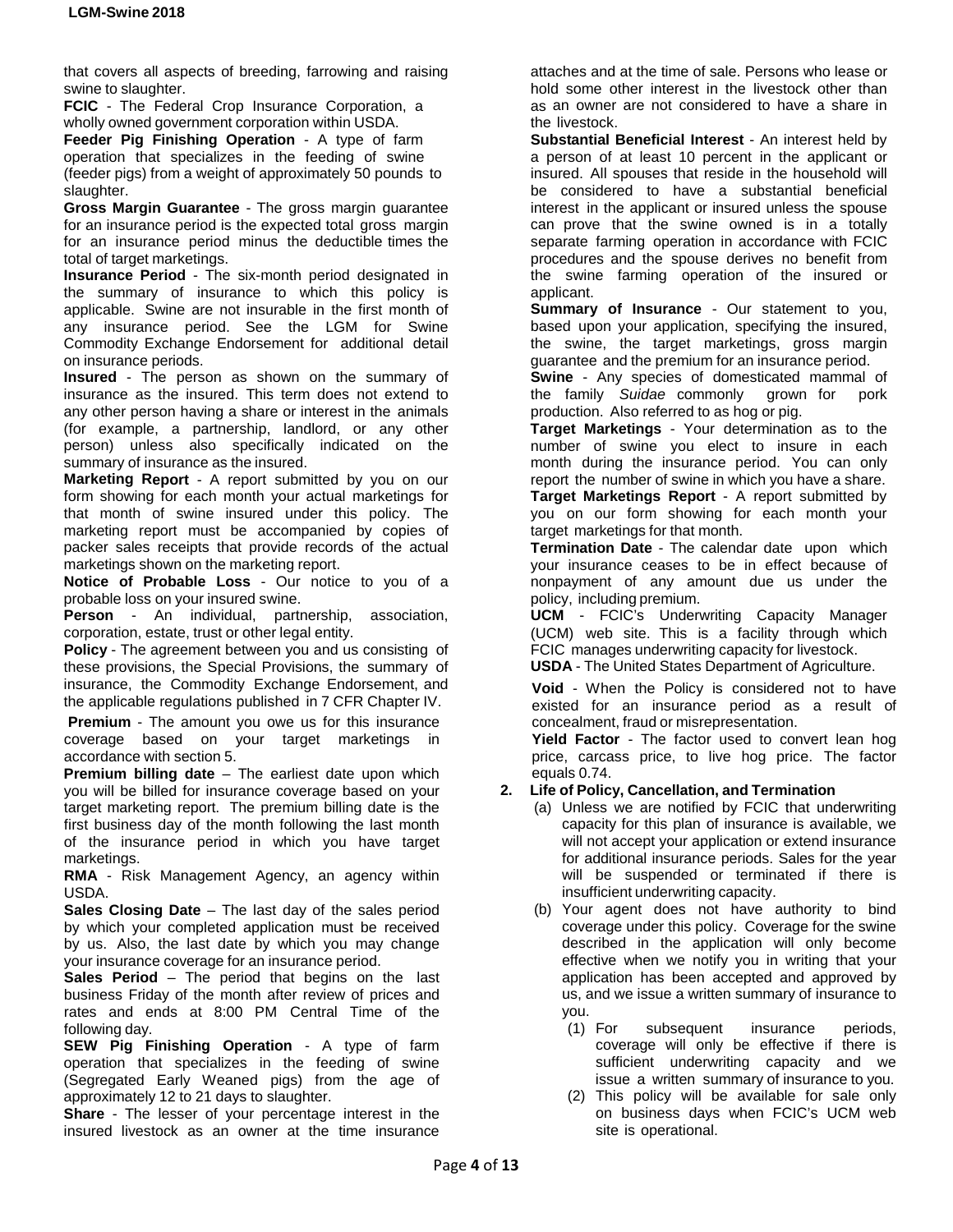- (c) The application must be completed by you and received by us not later than the sales closing date of each insurance period for which insurance coverage is requested. See the LGM for Swine Commodity Exchange Endorsement for additional detail on sales closing dates.
- (d) Insurance coverage will not be provided if you are ineligible under the contract or under any Federal statute or regulation or if you do not have a share in the livestock or livestock products to be insured.
- (e) This is a continuous policy and will remain in effect for each crop year following the acceptance of the original application until canceled by you in accordance with the terms of the policy or terminated by operation of the terms of the policy or by us. In accordance with section 4, FCIC may change the coverage provided from year to year.
- (f) With respect to your application for insurance:
	- (1) You must include your social security number (SSN) if you are an individual (if you are an individual applicant operating as a business, you may provide an employer identification number (EIN) but you must also provide your SSN); or
	- (2) You must include your EIN if you are a person other than an individual;
	- (3) In addition to the requirements of section  $2(f)(1)$ or (2), you must include the following for all persons who have a substantial beneficial interest in you:
		- (i) The SSN for individuals; or
		- (ii) The EIN for persons other than individuals and the SSNs for all individuals that comprise the person with the EIN if such individuals also have a substantial beneficial interest in you;
	- (4) Your application will not be accepted and no insurance will be provided for the year of application if the application does not contain your SSN or EIN. If your application contains an incorrect SSN or EIN for you, your application will be considered not to have been accepted, no insurance will be provided for the year of application and for any subsequent crop years, as applicable, and such policies will be void if:
		- (i) Such number is not corrected by you; or
		- (ii) You correct the SSN or EIN but:
			- (A) You cannot prove that any error was inadvertent (Simply stating the error was inadvertent is not sufficient to prove the error was inadvertent); or
			- (B) It is determined that the incorrect number would have allowed you to obtain disproportionate benefits under the crop insurance program, you are determined to be ineligible for insurance or you could avoid an obligation or requirement under any State or Federal law;
	- (5) With respect to persons with a substantial beneficial interest in you:
		- (i) The insurance coverage for all commodities included on your application

will be reduced proportionately by the percentage interest in you of persons with a substantial beneficial interest in you (presumed to be 50 percent for spouses of individuals) if the SSNs or EINs of such persons are included on your application, the SSNs or EINs are correct, and the persons with a substantial beneficial interest in you are ineligible for insurance;

- (ii) Your policies for all commodities included on your application, and for all applicable crop years, will be void if the SSN or EIN of any person with a substantial beneficial interest in you is incorrect or is not included on your application and:
	- (A) Such number is not corrected or provided by you, as applicable;
	- (B) You cannot prove that any error or omission was inadvertent (Simply stating the error or omission was inadvertent is not sufficient to prove<br>the error or omission was omission was inadvertent); or
	- (C) Even after the correct SSN or EIN is provided by you, it is determined that the incorrect or omitted SSN or EIN would have allowed you to obtain disproportionate benefits under the crop insurance program, the person with a substantial beneficial interest in you is determined to be ineligible for insurance, or you or the person with a substantial beneficial interest in you could avoid an obligation or requirement under any State or Federal law; or
- (iii) Except as provided in sections  $2(b)(6)(ii)(B)$  and  $(C)$ , your policies will not be voided if you subsequently provide the correct SSN or EIN for persons with a substantial beneficial interest in you and the persons are eligible for insurance;
- (6) When any of your policies are void under sections  $2(b)(4)$  or  $(5)$ :
	- (i) You must repay any indemnity, prevented planting payment or replant payment that may have been paid for all applicable commodities and crop years;
	- (ii) Even though the policies are void, you will still be required to pay an amount equal to 20 percent of the premium that you would otherwise be required to pay; and
	- (iii) If you previously paid premium or administrative fees, any amount in excess of the amount required in section 2(b)(7)(ii) will be returned to you;
- (7) Notwithstanding any of the provisions in this section, if you certify to an incorrect SSN or EIN, or receive an indemnity, prevented planting payment or replant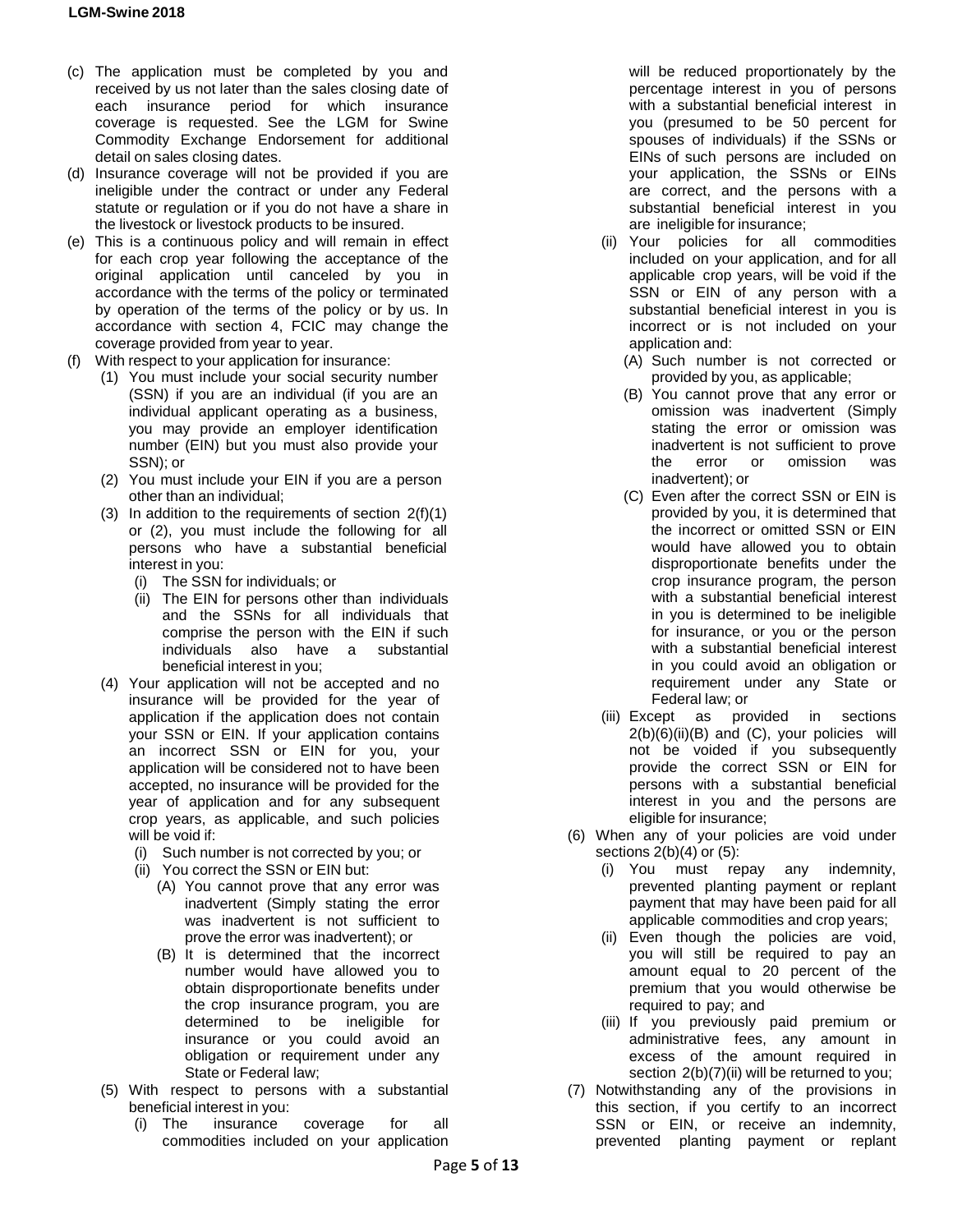payment and the SSN or EIN was not correct, you may be subject to civil, criminal or administrative sanctions;

- (8) If any of the information regarding persons with a substantial beneficial interest in you changes after the sales closing date for the previous crop year, you must revise your application by the sales closing date for the current crop year to reflect the correct information. However, if such information changed less than 30 days before the sales closing date for the current crop year, you must revise your application by the sales closing date for the next crop year. If you fail to provide the required revisions, the provisions in section 2(b)(6) will apply; and
- (9) If you are, or a person with a substantial beneficial interest in you is, not eligible to obtain a SSN or EIN, whichever is required, you must request an assigned number for the purposes of this policy from us:
	- (i) A number will be provided only if you can demonstrate you are, or a person with a substantial beneficial interest in you is, eligible to receive Federal benefits;
	- (ii) If a number cannot be provided for you in accordance with section 2(b)(10)(i), your application will not be accepted; or
	- (iii) If a number cannot be provided for any person with a substantial beneficial interest in you in accordance with section 2(b)(10)(i), the amount of coverage for all crops on the application will be reduced proportionately by the percentage interest of such person in you.
- (g) After acceptance of the application, you may not cancel this policy for the initial crop year. Thereafter, the policy will continue in force for each succeeding crop year unless canceled or terminated as provided below.
- (h) Either you or we may cancel this policy after the initial crop year by providing written notice to the other on or before the cancellation date in accordance with section 2(m).
- (i) Any amount due to us for any policy authorized under the Act will be offset from any indemnity or prevented planting payment due you for this or any other crop insured with us under the authority of the Act.
	- (1) Even if your claim has not yet been paid, you must still pay the premium on or before the termination date for you to remain eligible for insurance.
	- (2) If we offset any amount due us from an indemnity or prevented planting payment owed to you, the date of payment for the purpose of determining whether you have a delinquent debt will be the date that you submit the claim for indemnity in accordance with section 14(e) (Your Duties).
- (j) A delinquent debt for any policy will make you ineligible to obtain crop insurance authorized under the Act for any subsequent crop year and result in termination of all policies in accordance with section 2(j)(2).
- (1) With respect to ineligibility:
	- (i) Ineligibility for crop insurance will be effective on:
		- (A) The date that a policy was terminated in accordance with section 2(j)(2) for the commodity for which you failed to pay premium, an administrative fee, or any related interest owed, as applicable;
		- (B) The payment due date contained in any notification of indebtedness for any overpaid indemnity, prevented planting payment or replanting payment, if you fail to pay the amount owed, including any related interest owed, as applicable, by such due date; or
		- (C) The termination date for the crop year prior to the crop year in which a scheduled payment is due under a written payment agreement if you fail to pay the amount owed by any payment date in any agreement to pay the debt.
	- (ii) If you are ineligible and a policy has been terminated in accordance with section 2(j)(2), you will not receive any indemnity, prevented planting payment or replanting payment, if applicable, and such ineligibility and termination of the policy may affect your eligibility for benefits under other USDA programs. Any indemnity, prevented planting payment or replanting payment that may be owed for the policy before it has been terminated will remain owed to you, but may be offset in accordance with section 2(i), unless your policy was terminated in accordance with sections  $2(j)(2)(i)(A)$ ,  $(B)$ , or  $(D)$ .
- (2) With respect to termination:
	- (i) Termination will be effective on:
		- (A) For a policy with unpaid administrative fees or premiums, the termination date immediately subsequent to the billing date for the crop year (For policies for which the sales closing date is prior to the termination date, such policies will terminate for the current crop year even if insurance attached prior to the termination date. Such termination will be considered effective as of the sales closing date and no insurance will be considered to have attached for the crop year and no indemnity, prevented planting or replant payment will be owed);
		- (B) For a policy with other amounts due, the termination date immediately following the date you have a delinquent debt (For policies for which the sales closing date is prior to the termination date, such policies will terminate for the current crop year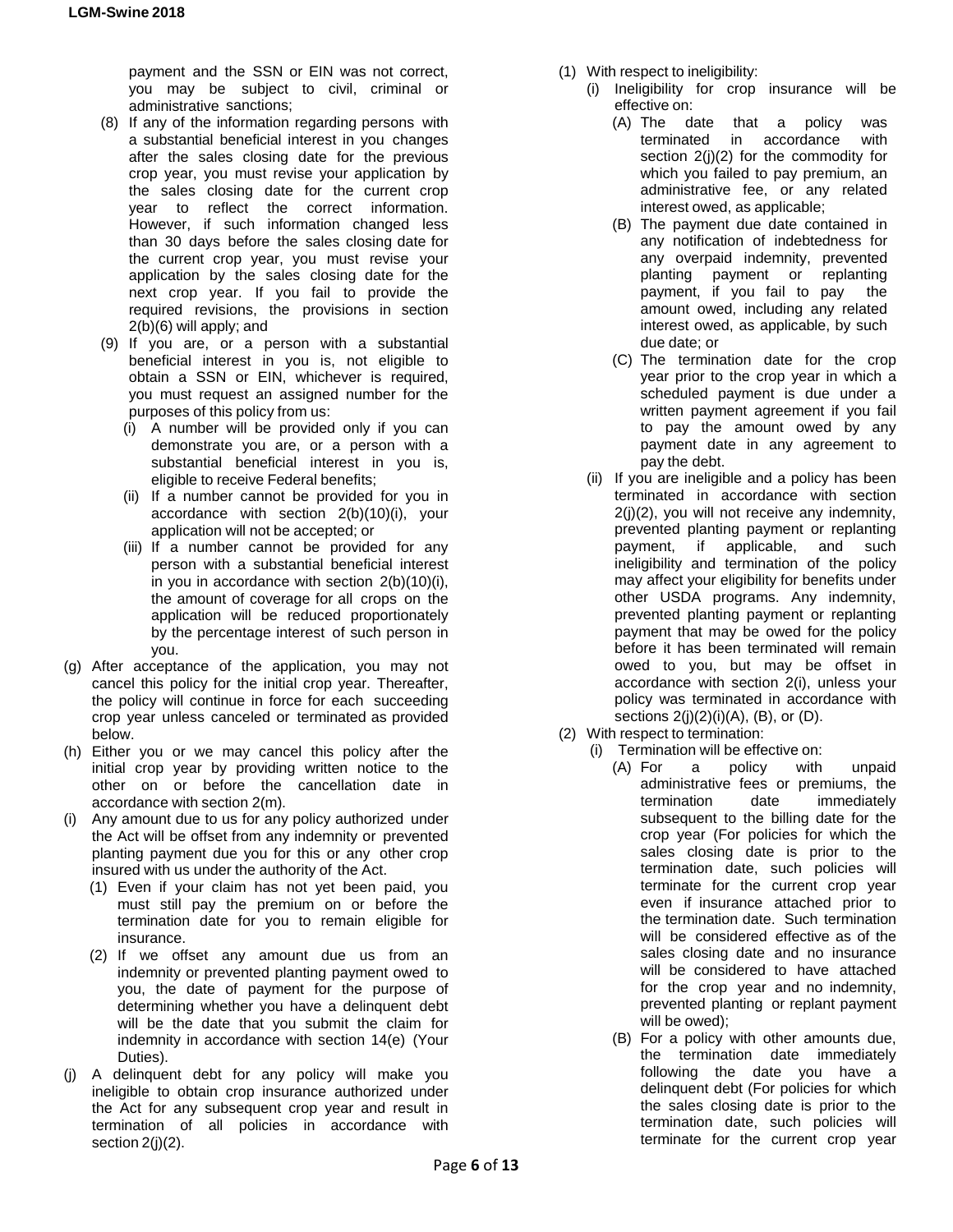even if insurance attached prior to the termination date. Such termination will be considered effective as of the sales closing date and no insurance will be considered to have attached for the crop year and no indemnity, prevented planting or replant payment will be owed);

- (C) For all other policies that are issued by us under the authority of the Act, the termination date that coincides with the termination date for the policy with the delinquent debt or, if there is no coincidental termination date, the termination date immediately following the date you become ineligible; or
- (D) For execution of a written payment agreement and failure to make any scheduled payment, the termination date for the crop year prior to the crop year in which you failed to make the scheduled payment (for this purpose only, the crop year will start the day after the termination date and end on the next termination date, e.g., if the termination date is November 30 and you fail to make a payment on November 15, 2011, your policy will terminate on November 30, 2010, for the 2011 crop year).
- (ii) For all policies terminated under sections  $2(j)(2)(i)(A)$ ,  $(B)$ , or  $(D)$ , any indemnities paid subsequent to the termination date must be repaid.
- (iii) Once the policy is terminated, it cannot be reinstated for the current crop year unless:
	- (A) The termination was in error;
	- (B) The Administrator of the Risk Management Agency, at his or her sole discretion, determines that the following are met:
		- (1) In accordance with 7 CFR part 400, subpart U and FCIC issued procedures, you provide documentation that your failure to pay your debt is due to an unforeseen or unavoidable event or an extraordinary weather event that created an impossible situation for you to make timely payment;
		- (2) You remit full payment of the delinquent debt owed to us or FCIC with your request submitted in accordance with section 2(j)(2)(iii)(B)(3); and
		- (3) You submit a written request for reinstatement of your policy to us no later than 60 days after the termination date or the missed payment date of a previously executed written payment agreement, or the due date specified in the notice to you of the amount due, if applicable.
			- (i) If authorization for reinstatement is

granted, your policies will be reinstated effective at the beginning of the crop year for which you were determined ineligible, and you will be entitled to all applicable benefits under such policies, provided you meet all eligibility requirements and comply with the terms of the policy; and

- (ii) There is no evidence of fraud or misrepresentation; or
- (C) We determine that, in accordance with 7 CFR part 400, subpart U, and FCIC issued procedures, the following are met:
	- (1) You can demonstrate:
		- (i) You made timely payment for the amount of premium owed but you inadvertently omitted some small amount, such as the most recent month's interest or a small administrative fee;
		- (ii) The amount of the payment was clearly transposed from the amount that was otherwise due (For example, you owed \$892 but you paid \$829); or
		- (iii) You timely made the full payment of the amount owed but the delivery of that payment was delayed, and was postmarked no more than seven calendar days after the termination date or the missed payment date of a previously executed written payment agreement, or in the case of overpaid indemnity or any amount that became due after the termination date, the due date specified in a notice to you of an amount due, as applicable
	- (2) You remit full payment of the delinquent debt owed to us; and
	- (3) You submit a written request for reinstatement of your policy to us in accordance with 7 CFR part 400, subpart U, and applicable procedures no later than 30 days after the termination date or the missed payment date of a previously executed written payment agreement, or in the case of overpaid indemnity or any amount that became due after the termination date, the due date specified in a notice to you of the amount due, if applicable; and
	- (4) If authorization for reinstatement, as defined in 7 CFR part 400, subpart U, is granted, your policies will be reinstated effective at the beginning of the crop year for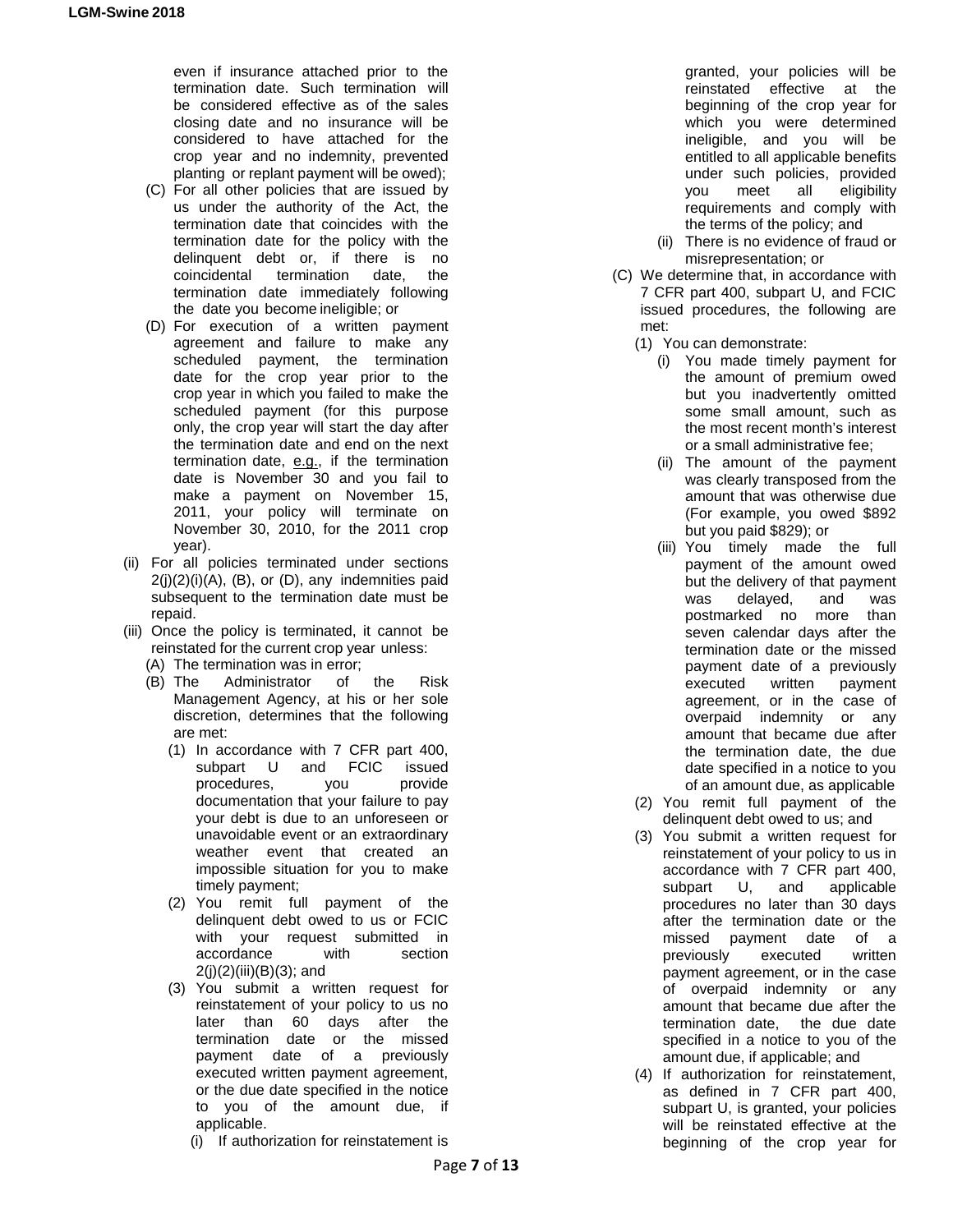which you were determined ineligible, and you will be entitled to all applicable benefits under such policies, provided you meet all eligibility requirements and comply with the terms of the policy; and

- (5) There is no evidence of fraud or misrepresentation.
- (iv) A determination made in section  $2(i)(2)(iii)(B)$ exhausts all administrative remedies for purposes of termination.
- (3) To regain eligibility, you must:
	- (i) Repay the delinquent debt in full;
		- (ii) Execute a written payment agreement and make payments in accordance with the agreement (We will not enter into a written payment agreement with you if you have previously failed to make a scheduled payment under the terms of any other payment agreement with us or any other insurance provider); or
		- (iii) Have your debts discharged in bankruptcy.
- (4) After you become eligible for crop or livestock insurance, if you want to obtain coverage for your crops or livestock, you must submit a new application on or before the sales closing date for the commodity (Since applications for crop insurance cannot be accepted after the sales closing date, if you make any payment after the sales closing date, you cannot apply for insurance until the next crop year) .
- (5) For example, for the 2011 crop year, if crop A, with a termination date of October 31, 2010, and crop B, with a termination date of March 15, 2011, are insured and you do not pay the premium for crop A by the termination date, you are ineligible for crop insurance as of October 31, 2010, and crop A's policy is terminated as of that date. Crop B's policy does not terminate until March 15, 2011, and an indemnity for the 2010 crop year may still be owed. If you enter into a written payment agreement on September 25, 2011, the earliest date by which you can obtain crop insurance for crop A is to apply for crop insurance by the October 31, 2011, sales closing date and for crop B is to apply for crop insurance by the March 15, 2012, sales closing date. If you fail to make a payment that was scheduled to be made on April 1, 2012, your policy will terminate as of October 31, 2011, for crop A, and March 15, 2012, for crop B, and no indemnity, prevented planting payment or replant payment will be due for that crop year for either crop. You will not be eligible to apply for crop insurance for any crop until after the amounts owed are paid in full or you have your debts discharged in bankruptcy.
- (6) If you are determined to be ineligible under section 2(j), persons with a substantial beneficial interest in you may also be ineligible until you become eligible again.
- (7) A determination made under:
	- (i) Section  $2(i)(2)(ii)$  may only be appealed to the National Appeals Division in accordance with 7 CFR part 11; and
- (ii) Section  $2(i)(2)(iii)$  may only be appealed in accordance with section 20
- (k) In cases where there has been a death, disappearance, judicially declared incompetence, or dissolution of any insured person:
	- (1) If any married individual insured dies, disappears, or is judicially declared incompetent, the named insured on the policy will automatically convert to the name of the spouse if:
		- (i) The spouse was included on the policy as having a substantial beneficial interest in the named insured; and
		- (ii) The spouse has a share of the commodity/crop.
	- (2) The provisions in section  $2(k)(3)$  will be applicable if:
		- (i) Any partner, member, shareholder, etc., of an insured entity dies, disappears, or is judicially declared incompetent, and such event automatically dissolves the entity; or
		- (ii) An individual, whose estate is left to a beneficiary other than a spouse or left to the spouse and the criteria in section 2(k)(1) are not met, dies, disappears, or is judicially declared incompetent.
	- (3) If section 2(k)(2) applies and the death, disappearance, or judicially declared incompetence occurred:
		- (i) More than 30 days before the cancellation date, the policy is automatically canceled as of the cancellation date and a new application must be submitted; or
		- (ii) Thirty days or less before the cancellation date, or after the cancellation date, the policy will continue in effect through the crop year immediately following the cancellation date and be automatically canceled as of the cancellation date immediately following the end of the insurance period for the crop year, unless canceled by the cancellation date prior to the start of the insurance period:
			- (A) A new application for insurance must be submitted prior to the sales closing date for coverage for the subsequent crop year; and
			- (B) Any indemnity, will be paid to the person or persons determined to be beneficially entitled to the payment and such person or persons must comply with all policy provisions and pay the premium.
	- (4) If any insured entity is dissolved for reasons other than death, disappearance, or judicially declared incompetence:
		- (i) Before the cancellation date, the policy is automatically canceled as of the cancellation date and a new application must be submitted; or
		- (ii) On or after the cancellation date, the policy will continue in effect through the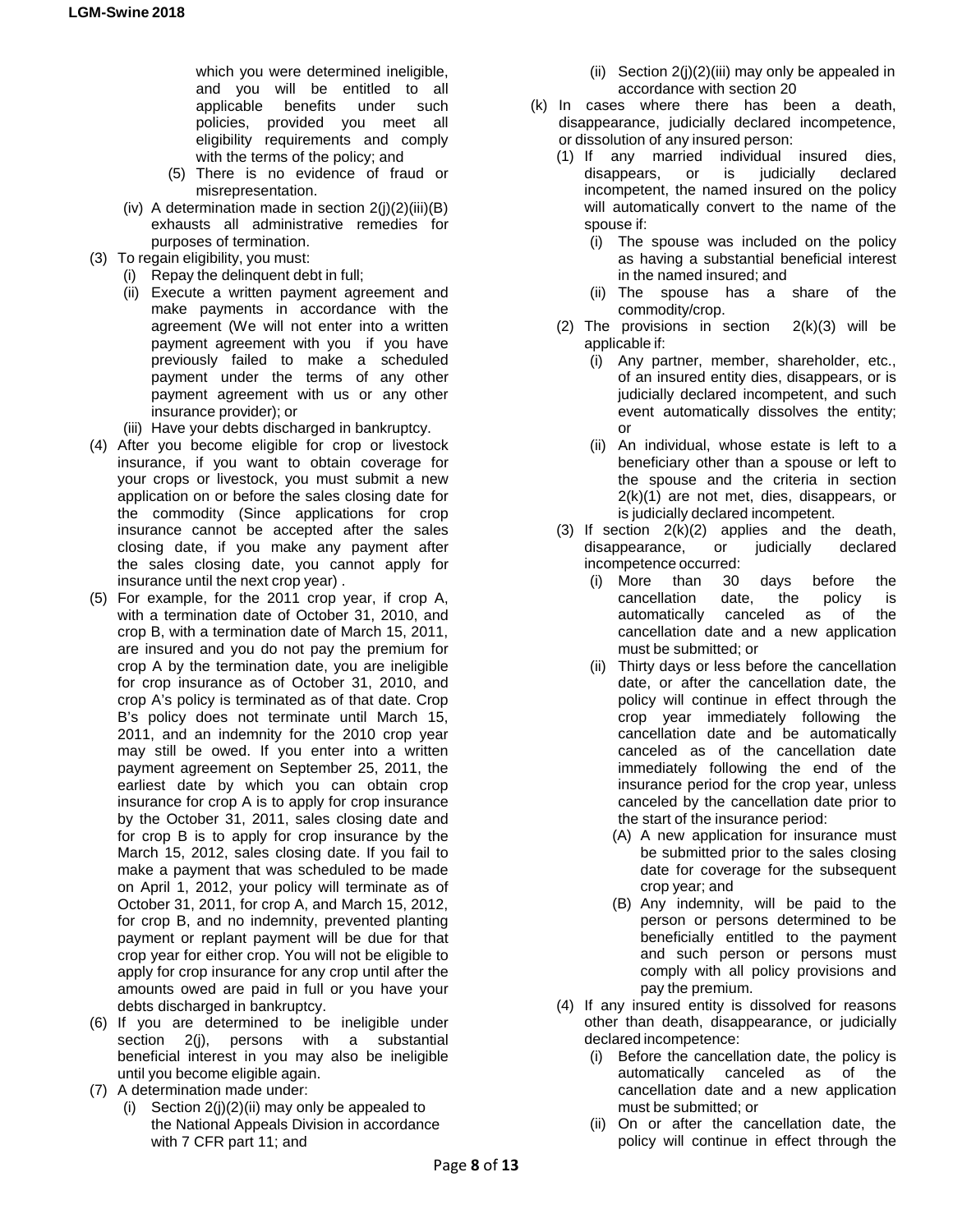crop year immediately following the cancellation date and be automatically canceled as of the cancellation date immediately following the end of the insurance period for the crop year, unless canceled by the cancellation date prior to the start of the insurance period:

- (A) A new application for insurance must be submitted prior to the sales closing date for coverage for the subsequent crop year; and
- (B) Any indemnity will be paid to the person or persons determined to be beneficially entitled to the payment and such person or persons must comply with all policy provisions and pay the premium.
- (5) If section  $2(k)(2)$  or (4) applies, a remaining member of the insured person or the beneficiary is required to report to us the death, disappearance, judicial incompetence,or other event that causes dissolution not later than the next cancellation date, except if section  $2(k)(3)(ii)$  applies, notice must be provided by the cancellation date for the next crop year. If notice is not provided timely, the provisions of section  $2(k)(2)$  or  $(4)$  will apply retroactive to the date such notice should have been provided and any payments made after the date the policy should have been canceled must be returned.
- (l) We may cancel your policy if no premium is earned for 3 consecutive years.
- (m) The cancellation date is June 30 for all insurance periods.
- (n) When obtaining additional coverage, you must provide information regarding crop insurance coverage on any commodity previously obtained at any other local FSA office or from an approved insurance provider, including the date such insurance was obtained and the amount of the administrative fee.
- (o) Any person may sign any document relative to crop insurance coverage on behalf of any other person covered by such a policy, provided that the person has a properly executed power of attorney or such other legally sufficient document authorizing such person to sign. You are still responsible for the accuracy of all information provided on your behalf and may be subject to the consequences in section 6(g), and any other applicable consequences, if any information has been misreported.

# **3. Insurance Coverages**

- (a) Your gross margin guarantee, deductible amount, and maximum premium for the insurance period are as shown on your summary of insurance.
- (b) You must select a deductible amount by sales closing date.
- (c) You may only select one deductible amount that is applicable for all target marketings.
- (d) Target marketings must be submitted on our form by the sales closing date for each insurance period in which you desire coverage. If target marketings are not submitted by the sales closing date, your target marketings for the insurance period will be

zero.

- (e) Target marketings for any month of an insurance period cannot be greater than the approved target marketings for that insurance period. Your target marketings are due at the time of application in the initial insurance period and your target marketings report is due by the sales closing date in subsequent insurance periods.
- (f) No indemnity will be owed, but you will still be responsible for any premiums owed, if we find that your marketing report;
	- (1) Is not supported by written verifiable records in accordance with the definition of marketing report; or
	- (2) Fails to accurately report actual marketings or other material information.
- (g) Under no circumstance will the total number of swine insured exceed 15,000 head in any insurance period, or 30,000 head in any insurance year.
- (h) Sales of LGM for Swine may be suspended if extraordinary events occur that interfere with the effective functioning of the corn, soybean meal, or lean hogs commodity markets as determined by FCIC. Evidence of such events may include, but is not limited to, consecutive limit down moves in the lean hog futures markets or consecutive limit up moves in the corn and soybean meal futures markets.

## **4. Causes of Loss Covered**

This policy provides insurance only for the difference between the actual gross margin and<br>the gross margin guarantee caused by the gross margin guarantee caused unavoidable natural occurrences, as required by the Act. This policy does not insure against the death or other loss or destruction of your swine, or against any other loss or damage of any kind whatsoever.

## **5. Premium**

- (a) The premium is earned and payable at the time coverage begins.
- (b) Payment of premium with a check that has been returned for insufficient funds will result in your target marketings being reduced to zero for each month of the insurance period and you will have no coverage for swine under this policy.
- (c) The premium amount is shown on your summary of insurance.
- (d) Premium owed by you will be offset from an indemnity due you. The date of payment for the purpose of determining whether you have a delinquent debt will be the date that you submit the claim for indemnity.

## **6. Insurance Period**

- (a) Coverage begins on your swine on the first day of the second calendar month following the month of the sales closing date. For example, for the contract with a sales closing date in January, coverage will begin on March 1.
- (b) Coverage ends at the earliest of:
	- (1) The last month of the insurance period in which you have target marketings;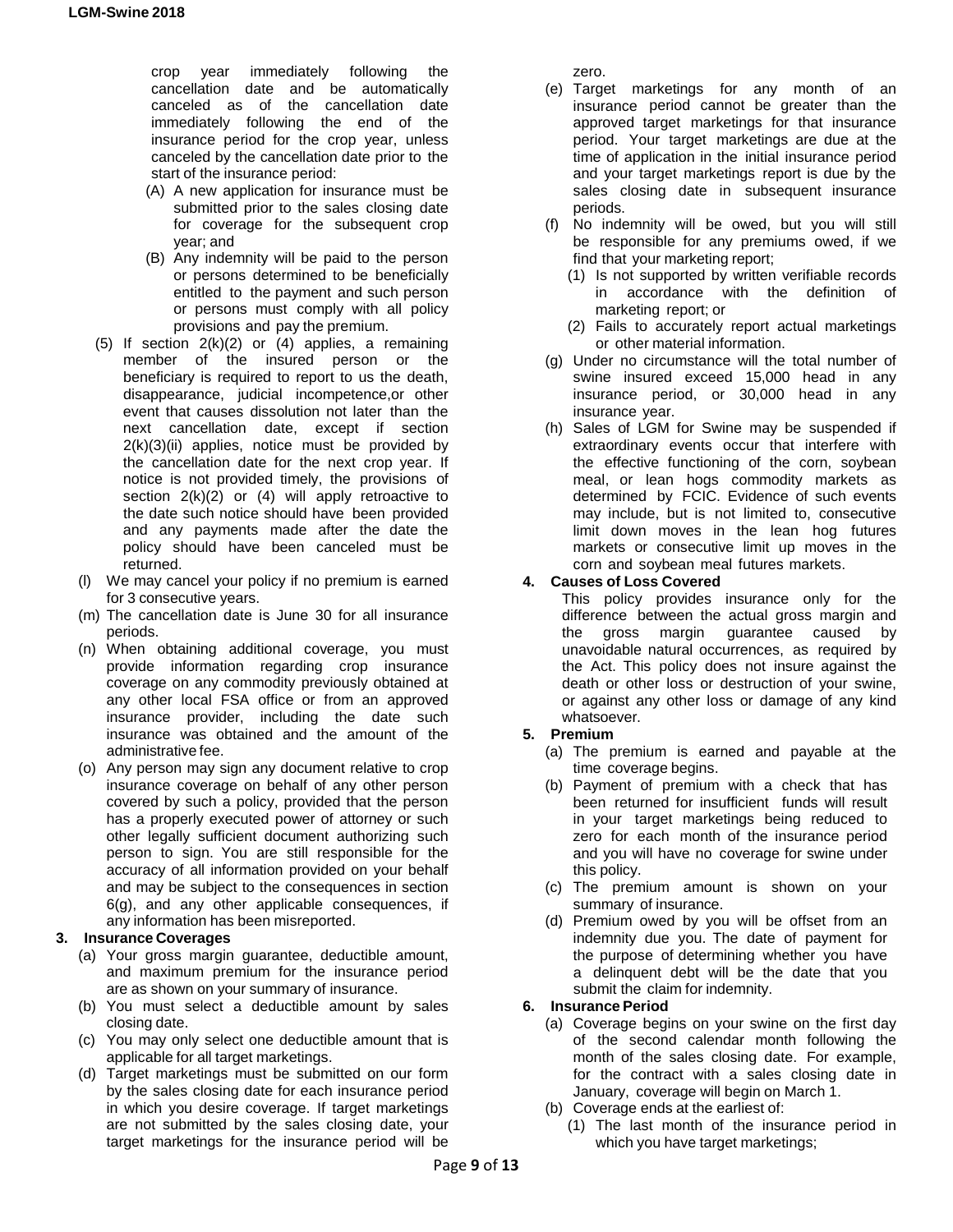- (2) As otherwise specified in the policy.
- (3) If the end date is on a Saturday, Sunday, or federal holiday, or, if for any reason the relevant report is not available to us for that day or any other day of the ending period, then the actual ending value will be based on the most recent reports made prior to that date.

## **7. DeterminingIndemnities**

- (a) In the case of a payable loss on insured swine, we will send you a notice of probable loss approximately ten days after all actual gross margins applicable for the insurance period are released by RMA. You must submit a marketing report, within 15 days of your receipt of the notice of probable loss.
- (b) In the event of loss covered by this policy, we will settle your claim by subtracting the actual total gross margin from the gross margin guarantee. If the result is greater than zero, an indemnity will be paid. Under no circumstances will the indemnity be greater than your total target marketings multiplied by the three-day average CME Group lean hog futures price established at the beginning of the insurance period multiplied by the assumed weight of the swine multiplied by the yield factor.
- (c) In the event that the total of actual marketings are less than 75 percent of the total of targeted marketings for the insurance period, indemnities will be reduced by the percentage by which the total of actual marketings for the insurance period fell below the total of targeted marketings for the period.

## **8. Conformity to Food Security Act**

Although your violation of a number of federal statutes, including the Act, may cause cancellation or termination of the policy or may cause the policy to become void, you should be specifically aware that your policy will be canceled if you are determined to be ineligible to receive benefits under the Act due to violation of the controlled substance provisions (title XVII) of the Food Security Act of 1985 (Pub. L. 99-198) and the regulations published at 7 CFR part 400, subpart F. Your policy will be canceled if you are determined, by the appropriate agency, to be in violation of these provisions. We will recover any and all monies paid to you or received by you during your period of ineligibility, and your premium will be refunded, less a reasonable amount for expenses and handling not to exceed 20 percent of the total premium.

## **9. Amounts Due Us**

- (a) Interest will start to accrue on the premium billing date if the check for premium is returned for insufficient funds at the rate of 1.25 percent simple interest per calendar month, on any unpaid amount due us.
- (b) For the purpose of any other amounts due us, such as repayment of indemnities found not to have been earned, interest will start to accrue on the date that notice is issued to you for the collection of the unearned amount. Amounts found due under this paragraph will not be charged interest if payment is made within 30 days of issuance of the

notice by us. The amount will be considered delinquent if not paid within 30 days of the date the notice is issued by us.

- (c) All amounts paid will be applied first to expenses of collection, if any, second, to the reduction of accrued interest, and then to the reduction of the principal balance.
- (d) If we determine that it is necessary to contract with a collection agency or to employ an attorney to assist in collection, you agree to pay all of the expenses of collection.
- (e) Amounts owed to us by you may be collected in part through administrative offset from payments you receive from United States government agencies in accordance with 31 U.S.C. Chapter 37.

## **10. Legal Action Against Us**

- (a) You may not bring legal action against us unless you have complied with all of the policy provisions.
- (b) If you do take legal action against us, you must do so within 12 months after denial of your claim. Suit must be brought in accordance with the provisions of 7 U.S.C. 1508(j).
- (c) Under no circumstances will we be liable for the payment of damages (compensatory, punitive, or other), attorneys' fees, or other charges in connection with any claim for indemnity, whether we approve or disapprove such claim.

## **11. Payment and Interest Limitations**

We will pay simple interest computed on the net indemnity ultimately found to be due by us or by a final judgment of a court of competent jurisdiction, from and including the 61st day after the date you sign, date and submit to us the properly completed marketing report. Interest will be paid only if the reason for our failure to timely pay is **NOT** due to your failure to provide information or other material necessary for the computation or payment of the indemnity. The interest rate will be that established by the Secretary of the Treasury under section 12 of the Contract Disputes Act of 1978 (41 U.S.C. 611) and published in the Federal Register semiannually on or about January 1 and July 1 of each year, and may vary with each publication.

## **12. Concealment, Misrepresentation or Fraud**

- (a) If you have falsely or fraudulently concealed the fact that you are ineligible to receive benefits under the Act or if you or anyone assisting you has concealed or misrepresented any material fact relating to this Policy:
	- (1) This policy will be void for each insurance period in which the concealment, fraud or misrepresentation occurred; and
	- (2) You may be subject to remedial sanctions in accordance with 7 U.S.C. 1515(h) and 7 CFR part 400, subpart R.
- (b) Voidance of this policy will result in you having to reimburse all indemnities paid for the insurance period for which the voidance was effective.
- (c) Voidance will be effective on the first day of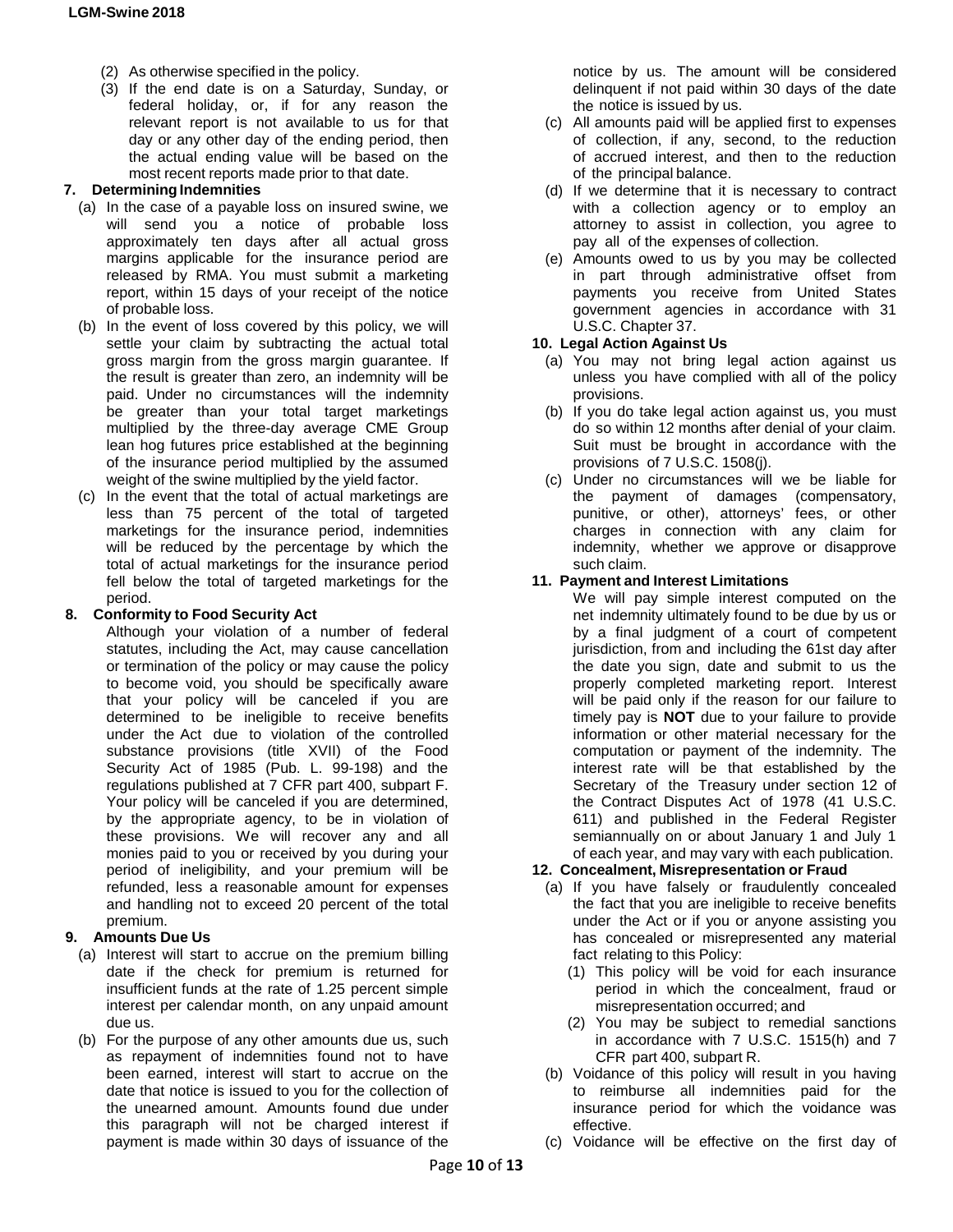the insurance period for the crop year in which the act occurred and will not affect the policy for subsequent insurance periods unless a violation of this section also occurred in such insurance periods.

- (d) Even though this policy is void, you will still be required to pay 20 percent of the premium that you would otherwise be required to pay to offset costs incurred by us in the service of this policy.
- (e) If you are convicted of a felony for knowingly defrauding the government in connection with this policy, you will be permanently debarred from participation of any program administered by the U.S. Department of Agriculture. The Secretary may reduce the period of debarment to not less than 10 years.

## **13. Transfer of Coverage and Right to Indemnity**

If you transfer any number of your swine during the insurance period, you may transfer your coverage rights, if the transferee is eligible for crop or livestock insurance.

- (a) We will not be liable for any more than the liability determined in accordance with your policy that existed before the transfer occurred.
- (b) The transfer of coverage rights must be on our form and will not be effective until approved by us in writing.
- (c) Both you and the transferee are jointly and severally liable for the payment of the premium.
- (d) The transferee has all rights and responsibilities under this policy consistent with the transferee's interest.
- (e) If the transferee is not eligible for livestock insurance for any reason, and the transfer occurs before the final 30 days of the insurance period, then the transferred portion of the coverage will be terminated and no premium for that portion will be refunded.

## **14. Assignment of Indemnity**

You may assign to another party your right to an indemnity for the insurance period. The assignment must be on our form and will not be effective until approved in writing by us. The assignee will have the right to submit all loss notices and forms as required by the policy. If you have suffered a loss from an insurable cause and fail to file a marketing report within 15 days after you receive a notice of probable loss, the assignee may submit the marketing report not later than 15 days after the 15-day period has expired. We will honor the terms of the assignment only if we can accurately determine the amount of the claim. However, no action will lie against us for failure to do so.

# **15. Descriptive Headings**

The descriptive headings of the various policy provisions are formulated for convenience only and are not intended to affect the construction or meaning of any of the policy provisions.

## **16. Notices**

(a) All notices required to be given by you must be in writing and received by the insurance agent identified in your application within the designated time unless otherwise provided by the notice requirement. Notices required to be given immediately may be by telephone or in person and confirmed in writing. Time of the notice will be determined by the time of our receipt of the written notice. If the date by which you are required to submit a report or notice falls on Saturday, Sunday, or a federal holiday, or if your agent's office is, for any reason, not open for business on the date you are required to submit such notice or report, such notice or report must be submitted on the next business day.

(b) All notices and communications required to be sent by us to you will be mailed to the address contained in the summary of insurance. Notice sent to such address will be conclusively presumed to have been received by you. You should advise us immediately of any change of address.

## **17. Applicability of State and Local Statutes**

If the provisions of this policy conflict with statutes of the state or locality in which this policy is issued, the policy provisions will prevail. State and local laws and regulations in conflict with federal statutes or regulations do not apply to this policy.

## **18. Other Insurance**

You must not obtain any other livestock insurance issued under the authority of the Act on the insured swine. If we determine that more than one policy on the swine is intentional, you may be subject to the sanctions authorized under this policy, the Act, or any other applicable statute. If we determine that the violation was not intentional, the policy with the earliest date of application will be in force and all other policies will be void. Nothing in this paragraph prevents you from obtaining other insurance not issued under the Act.

#### **19. Access to Insured Swine and Records, and Record Retention**

- (a) We, and any employee of USDA, reserve the right to examine the insured swine, and all records relating to the breeding, farrowing, feeding, finishing, and sale of the swine as often as we reasonably require during the record retention period.
- (b) For three years after the end of the insurance period, you must retain, and provide upon our request, or the request of any USDA employee, complete records of the purchase, feeding, shipment, sale, or other disposition of all the insured swine. This requirement also applies to the records to establish the basis for the marketing report for each insurance period. You must also provide upon our request, or the request of any USDA employee, separate records showing the same information from any swine not insured. We may extend the record retention period beyond three years by notifying you of such extension in writing. Your failure to keep and maintain such records will result in no indemnity being due and since the denial of indemnity is based on a breach of the policy for the insurance period, you will still be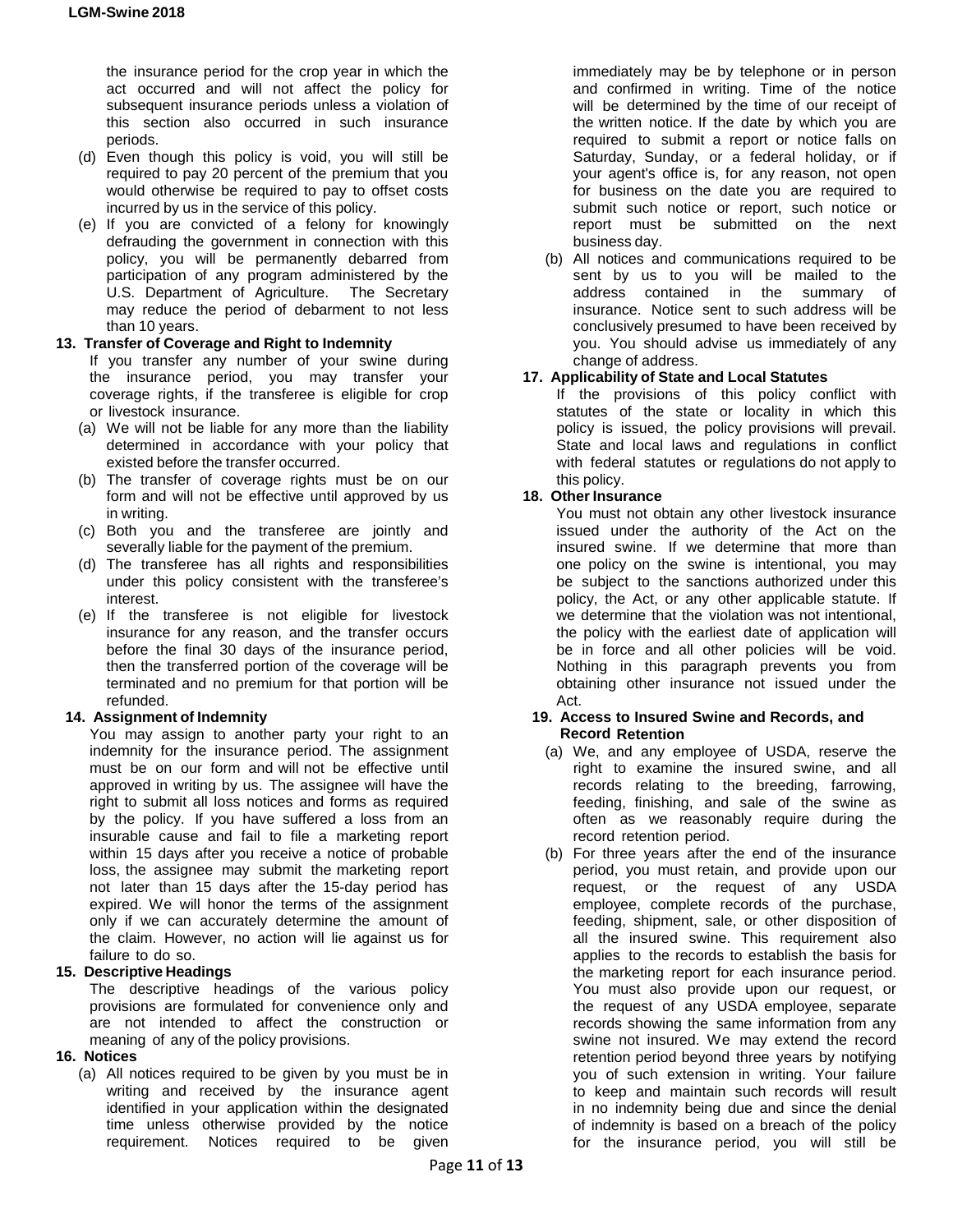required to pay all premiums owed.

- (c) Any person designated by us, and any employee of USDA, will, at any time during the record retention period, have access:
	- (1) To any records relating to this insurance at any location where such records may be found or maintained; and
	- (2) To the farm.
- (d) By applying for insurance under the authority of the Act or by continuing insurance for which you previously applied, you authorize us, or any person acting for us, to obtain records relating to the insured swine from any person who may have custody of those records including, but not limited to, packers, banks, shippers, sale barns, terminals, cooperatives, associations, and accountants. You must assist us in obtaining all records which we request from third parties.

## **20. Arbitration**

- (a) If you and we fail to agree on any determination made by us, the disagreement may be resolved through mediation in accordance with section 20(g). If resolution cannot be reached through mediation, or you and we do not agree to mediation, the disagreement must be resolved through arbitration in accordance with the rules of the American Arbitration Association (AAA), except as provided in sections 20(c) and (f), and unless rules are established by FCIC for this purpose. Any mediator or arbitrator with a familial, financial or other business relationship to you or us, or our agent or loss adjuster, is disqualified from hearing the dispute.
	- (1) All disputes involving determinations made by us are subject to mediation or arbitration. However, if the dispute in any way involves a policy or procedure interpretation, regarding whether a specific policy provision or procedure is applicable to the situation, how it is applicable, or the meaning of any policy provision or procedure, either you or we must obtain an interpretation from FCIC in accordance with 7 CFR part 400, subpart X or such other procedures as established by FCIC.
		- (i) Any interpretation by FCIC will be binding in any mediation or arbitration.
		- (ii) Failure to obtain any required interpretation from FCIC will result in the nullification of any agreement or award.
		- (iii) An interpretation by FCIC of a policy provision is considered a determination that is a matter of general applicability.
		- (iv) An interpretation by FCIC of a procedure may be appealed to the National Appeals Division in accordance with 7 CFR part 11.
	- (2) Unless the dispute is resolved through mediation, the arbitrator must provide to you and us a written statement describing the issues in dispute, the factual findings, the determinations and the amount and basis for any award and breakdown by claim for any award. The statement must also include any amounts awarded for interest. Failure of the arbitrator to provide such written statement will

result in the nullification of all determinations of the arbitrator. All agreements reached through settlement, including those resulting from mediation, must be in writing and contain at a minimum a statement of the issues in dispute and the amount of the settlement.

- (b) Regardless of whether mediation is elected:
	- (1) The initiation of arbitration proceedings must occur within one year of the date we denied your claim or rendered the determination with which you disagree, whichever is later;
	- (2) If you fail to initiate arbitration in accordance with section 20(b)(1) and complete the process, you will not be able to resolve the dispute through judicial review;
	- (3) If arbitration has been initiated in accordance with section 20(b)(1) and completed, and judicial review is sought, suit must be filed not later than one year after the date the arbitration decision was rendered; and
	- (4) In any suit, if the dispute in any way involves a policy or procedure interpretation, regarding whether a specific policy provision or procedure is applicable to the situation, how it is applicable, or the meaning of any policy provision or procedure, an interpretation must be obtained from FCIC in accordance with 7 CFR part 400, subpart X or such other procedures as established by FCIC. Such interpretation will be binding.
- (c) Any decision rendered in arbitration is binding on you and us unless judicial review is sought in accordance with section 20(b)(3). accordance with section Notwithstanding any provision in the rules of the AAA, you and we have the right to judicial review of any decision rendered in arbitration.
- (d) If you disagree with any determination made by FCIC or any claim where FCIC is directly involved in the claims process or directs us in the resolution of the claim, you may obtain an administrative review in accordance with 7 CFR part 400, subpart J (administrative review) or appeal in accordance with 7 CFR part 11 (appeal).
	- (1) If you elect to bring suit after completion of any appeal, such suit must be filed against FCIC not later than one year after the date of the decision rendered in such appeal.
	- (2) Such suit must be brought in the United States district court for the district in which the insured acreage is located.
	- (3) Under no circumstances can you recover any attorney fees or other expenses, or any punitive, compensatory or any other damages from FCIC.
- (e) In any mediation, arbitration, appeal, administrative review, reconsideration or judicial process, the terms of this policy, the Act, and the regulations published at 7 CFR chapter IV, including the provisions of 7 CFR part 400, subpart P, are binding. Conflicts between this policy and any state or local laws will be resolved in accordance with section 31. If there are